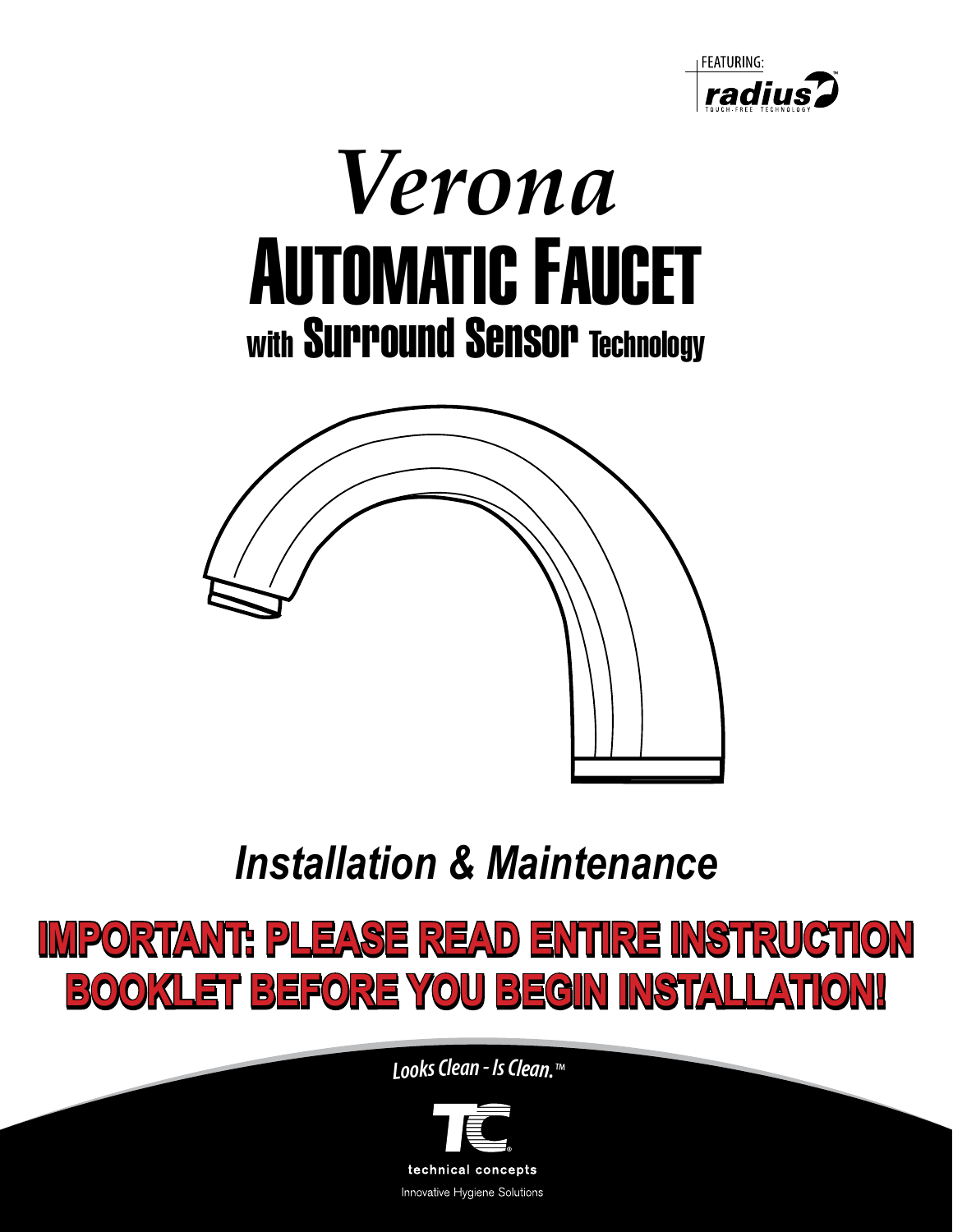## *AutoFaucet® Parts List*

- A. Faucet Spout Assembly with 1.5GPM Aerator 490319
- **B.** Rubber Gasket for Faucet Spout Base 490330
- C. 4" Cover Plate (optional) 490324 8" Cover Plate (optional) 490325
- D. Threaded Cover Plate Studs (x2) 490139
- E. Washers for Cover Plate (x2) 490138
- Hex Nuts for Cover Plate (x2) 490139 F.
- G. Tab Grounding Spacer 750368
- H. Brass Mounting Nut (x2) 490272
- **Sensor Wire Connection Washer (Included**  $\mathbf{I}$ with Isolation Kit 490341)
- J. 6" Extension Hose 1/2"Male x 1/2"Female NPS T (optional) 490137
- K. Valve Control Module with Power and Sensor Connectors 490251
- L 12" Supply Hoses 3/8" x 3/8" compression (x2) (optional) 490036
- M. Mixing Valve with Filter (optional)<br>490179
- **N. Battery Compartment with Connector** 490157
- **0.** Battery Compartment Screws and Anchors (x2) (Included with Battery Compartment 490157)
- P. Double-Sided Foam Tape 105451

Tools Required: Basin or Crescent wrench, slotted and Phillips screwdriver *Optional TC Faucet Universal Tool # 490142*







Optional Aerators Available: 0.5 GPM (vandal resistant) #401190 1.5 GPM (vandal resistant) #401123 1.5 GPM Laminar flow #401214 2.0 GPM (vandal resistant) #401148

#### Dirt Filter 490143 Earth Ground Kit 490341

NPST(optional) 401627

"D" Cell Alkaline Batteries (x4)

Rubber Washers (x2) 490221

Main Supply Line Hose 1/2"Female x 1/2"Female

Q.

 $\mathbf{R}$ 

S.

T.

U.

- V. Drain Ground Kit 490341
- W. Top Plastic Insulator 490333
- M4 x 12mm Screws (x2) (Included with X. **Spout 490320)**
- Rubber Spacer Gasket 490336 Y.
- White Plastic Screw Spacers (x2) (Included Z. with Cover Plates)
- AA. M4 x 25mm Screws (x2) (Included with **Cover Plates)**
- **BB.** Grounding Isolation Wires (Included with **Isolation Kit 490341)**
- $\alpha$ Split Lock Washer (Included with Isolation Kit 490341)
- DD. Nut (Included with Isolation Kit 490341)
- EE. **Thermostatic Mixing Valve** (optional) 402188



A



a G







 $\mathbf P$ 



 $\bf{0}$ 

BB

 $\bf{0}$ 



Optional AC Adapters: Single unit AC adapter #490099 6 - unit AC adapter box #490071 AC wire assembly #490100

NOTE: An AC wire assembly needs to be ordered for each faucet when purchasing the 6 - unit AC adapter box.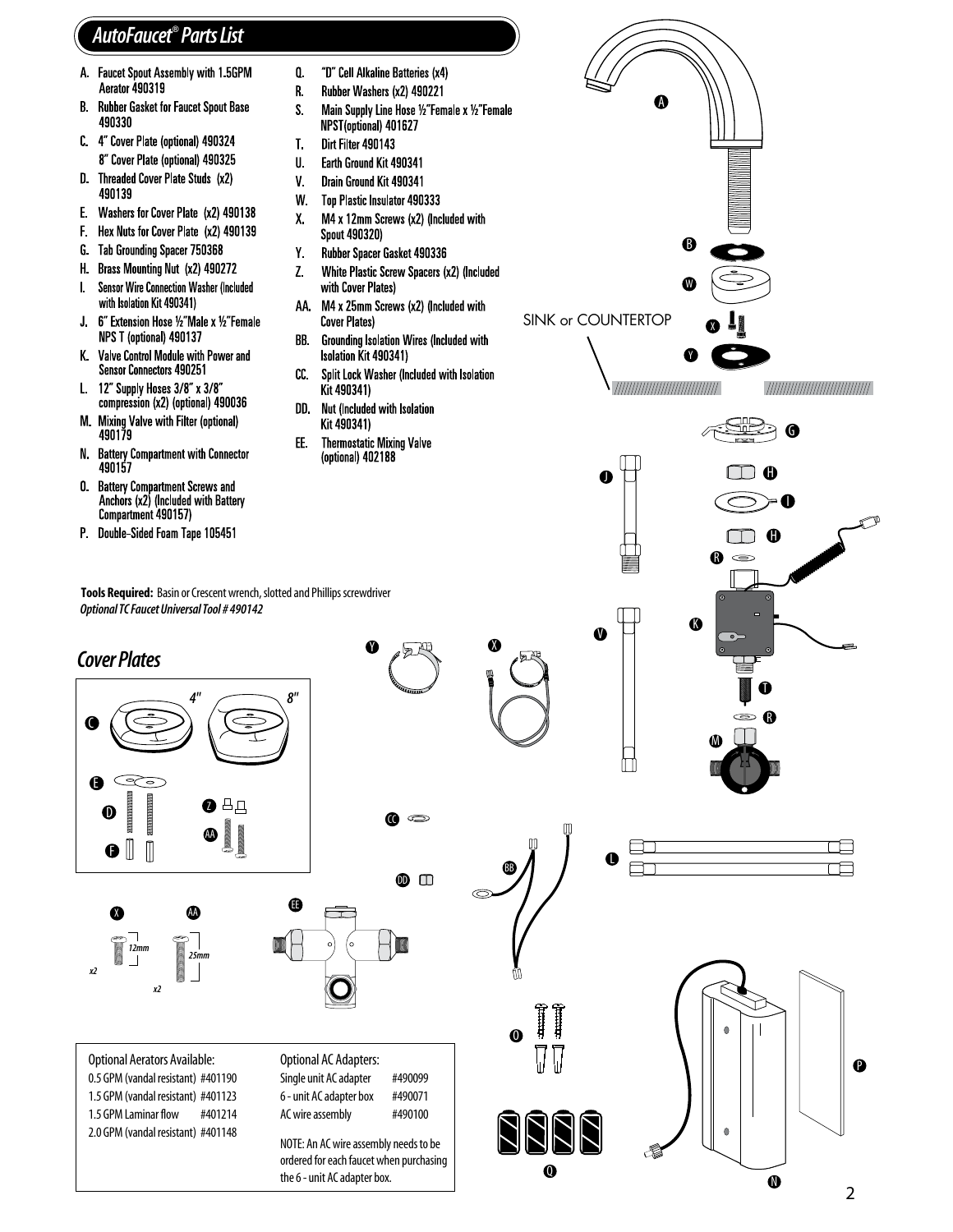## *Installing Your New Faucet*

## **IMPORTANT - DO NOT USE PIPE DOPE OR TEFLON TAPE FOR ANY FAUCET OR SUPPLY CONNECTIONS!**

## **Step 1**

Attach both threaded studs (D) to the bottom of the semi-assembled cover plate.

## **Step 2**

Guide the semi-assembled faucet spout through the 3-hole 4" or 8" center set in counter or sink.

### **Step 3**

Finish securing the cover plate from underneath by placing the two metal washers (E) on to each of the threaded studs. Secure with hex nut (F) and hex nut (DD).

### **Step 4**

Secure the spout by using the following components in sequential order:

- a. Tab grounding spacer (G) (brass washer needs to be on top)
- b. Brass mounting nut (H)
- c. Sensor wire connection washer (I) [IMPORTANT: Make sure this washer's tab is rotated 180° from the tab grounding spacer (G).]
- d. Brass mounting nut (H)

#### **Step 5**

Connect the two 12" supply hoses (L) to the mixing valve (M). Place the rubber washer (R) into the mixing valve's brass nut fitting (as shown) and then tighten to bottom of the valve control module (K).

### **Step 6**

Connect the earth ground wire (U) to one side of the U-tab. Then connect the yellow sleeved drain ground connector, located on the Grounding Isolation Wires (BB), to the other side of the brass U-tab.

### **Step 7**

Hand tighten the valve control module assembly to the faucet shank.

**NOTE:** Make sure the black rubber washer is in the white plastic nut before connecting the valve control module to the faucet shank.

### **Step 8**

Mount the earth ground clamp to the cold water supply pipe.

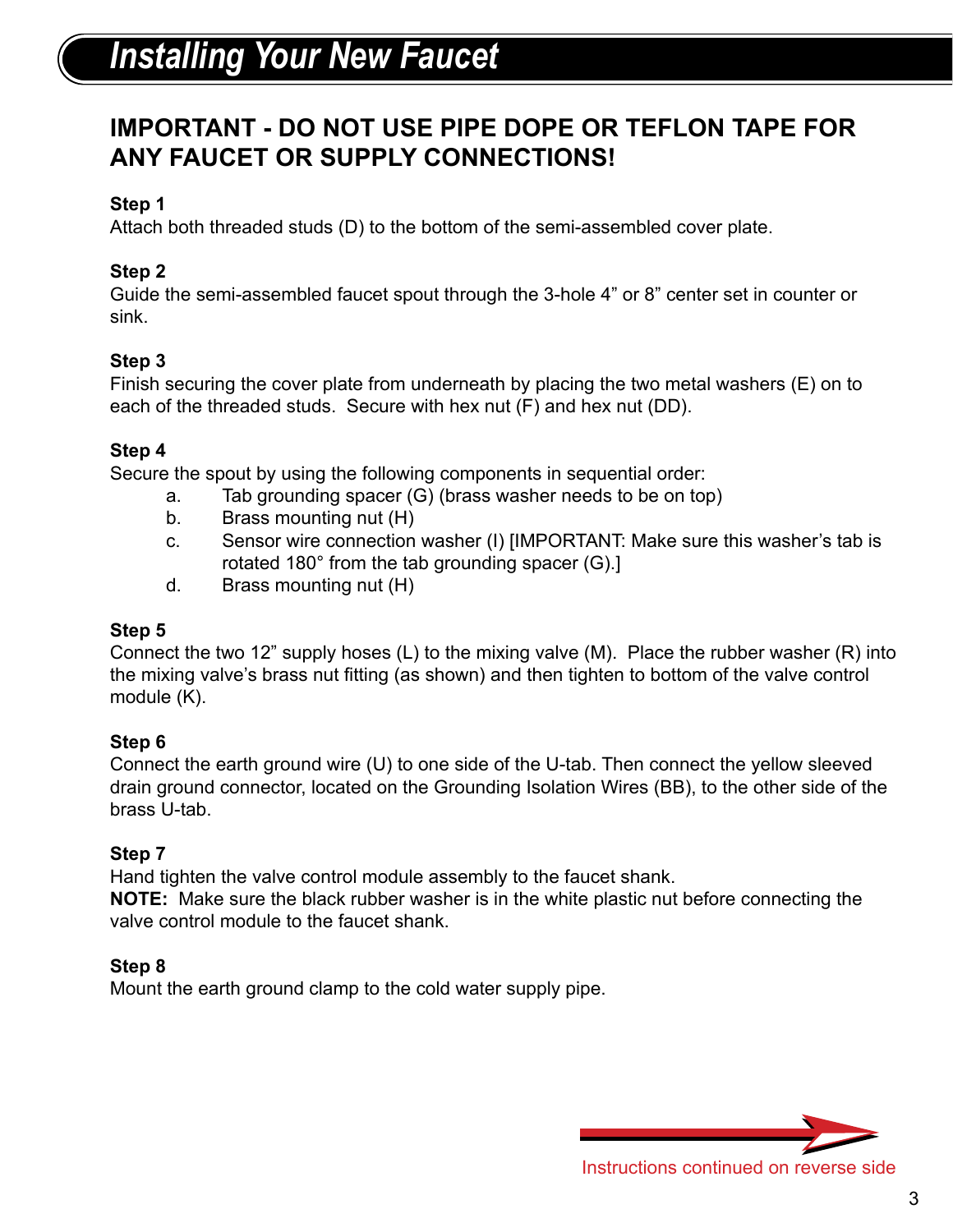## Step 1















Step 5



Step 6



Step 7



Step 8

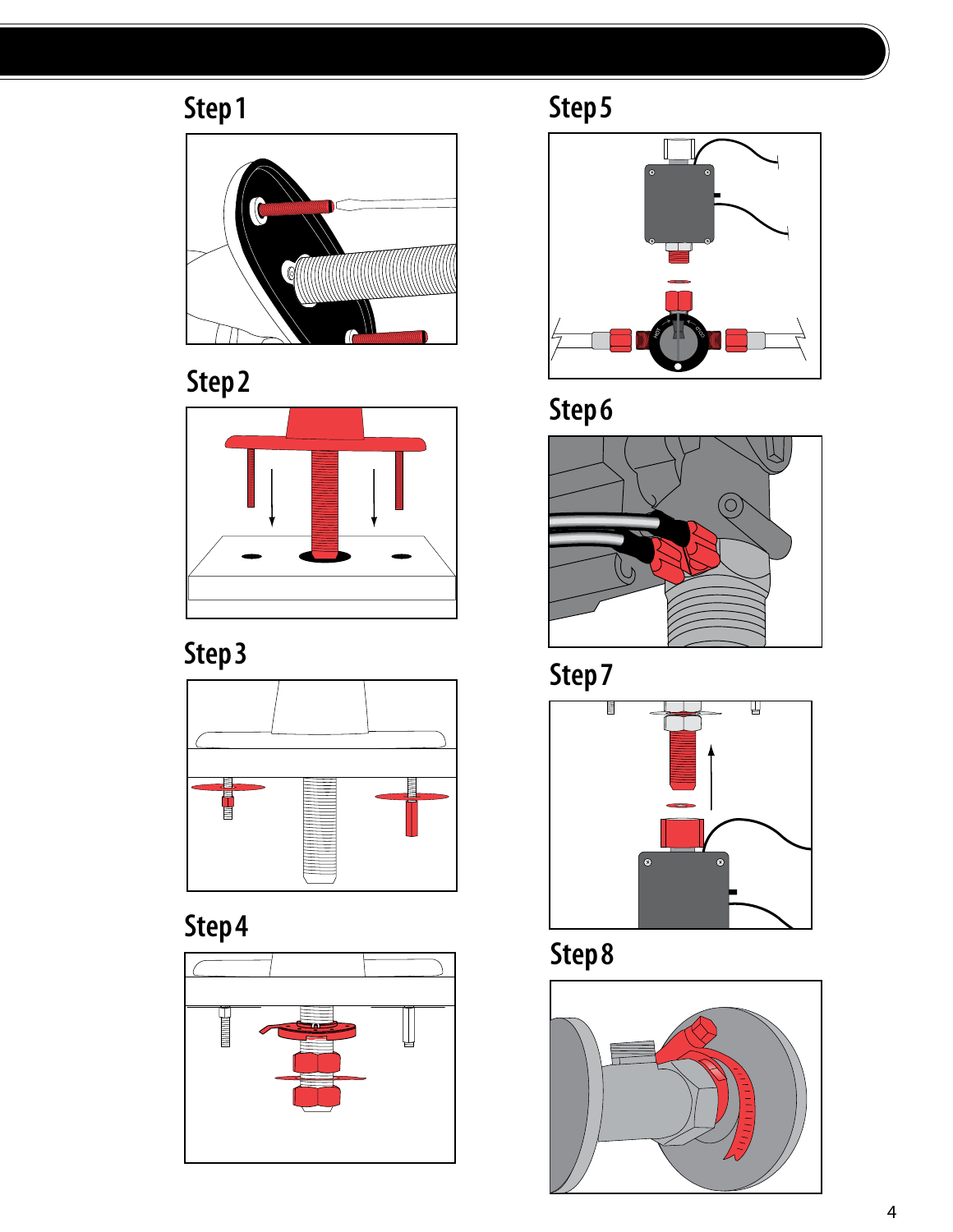#### **Step 9**

Connect the longer green earth ground wire to the clamp tab.

#### **Step 10**

Mount the drain ground clamp to the metal drain tail stock as close to the sink as possible.

#### **Step 11**

Connect the brass plated end (black sleeved) of the green Grounding Isolation Wires (BB) to the drain ground clamp tab (V).

#### **Step 12**

Connect the ring terminal on the green Grounding Isolation Wires (BB) to the stud with the hex nut (DD). Continue fastening with lock washer (CC) and hex nut (F). [NOTE: For single-hole mounted faucets remove the ring terminal wire with wire cutters.]

#### **Step 13**

Connect the other end of the green Grounding Isolation Wires (BB) to the tab grounding spacer(G).

#### **Step 14**

See battery compartment installation instructions below. Then connect the battery power connector wires together. Test the black sensor wire with your fingers. There will be a clicking sound coming from the valve control module indicating that the faucet is installed properly.

#### **Step 15**

Connect the black sensor wire to the sensor washer (I).

#### **Step 16**

Connect the water supply hoses (L) to the valve stops. Turn on the hot and cold water supply and test faucet.

#### **NOTE:**

- · If the optional 6" extension hose (J) is used between the valve control module (K) and the faucet shank connection (to lower the unit down for accessibility), the rubber washer (R) is not required.
- · If this is an AC adapter installation, skip "Battery Compartment Installation" and use instructions supplied with the AC adapter.

#### **Battery Compartment Installation**

- 1. Remove battery compartment cover by unscrewing the two Phillips screws. Inside the battery compartment (N) there are two large screws and anchors (O). Place the battery compartment (N) in a convenient location ensuring easy access.
- 2. Secure to wall using screws and anchors (O) or double-sided tape (P).
- 3. Install four (4) "D" cell alkaline batteries (Q). Replace cover on battery compartment. Connect battery box connector to valve power connector. Once power is established, you will hear a clicking sound when you place your hand under the faucet.
- 4. Turn water supply on. The water will automatically come on when you place your hand under the faucet. The water will stay on for a maximum of 15 seconds as long as your hands are under the faucet, and moving. The water will shut off after you remove your hands from the sensing zone or water stream.
- 5. Verify water supply connections are not leaking.

#### **Setting Water Temperature Mix**

- 1. There is a temperature dial on the mixing valve (M). Use a screwdriver to loosen the screw on the dial. [To add hot water, turn the knob to the right or to the left to add cold water. ]
- 2. Once you have the desired water mix temperature, lock the control knob in place with a screwdriver.
- 3. There is a temperature adjustment on the optional thermostatic mixing valve (FF). Use an allen wrench to turn adjustment screw to add hot or cold water.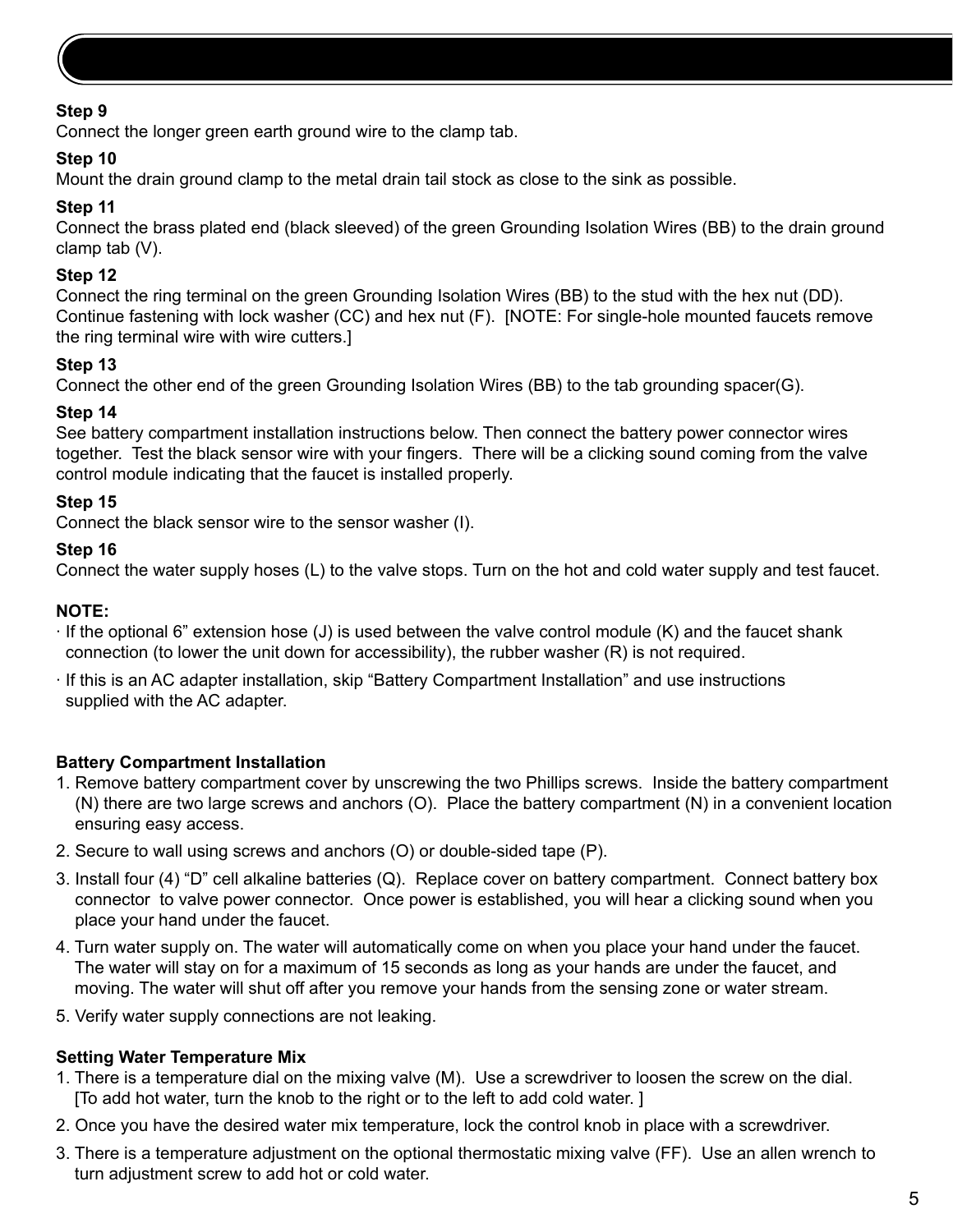## Step 9















Step 13







Step 15



Step 12 Step 16

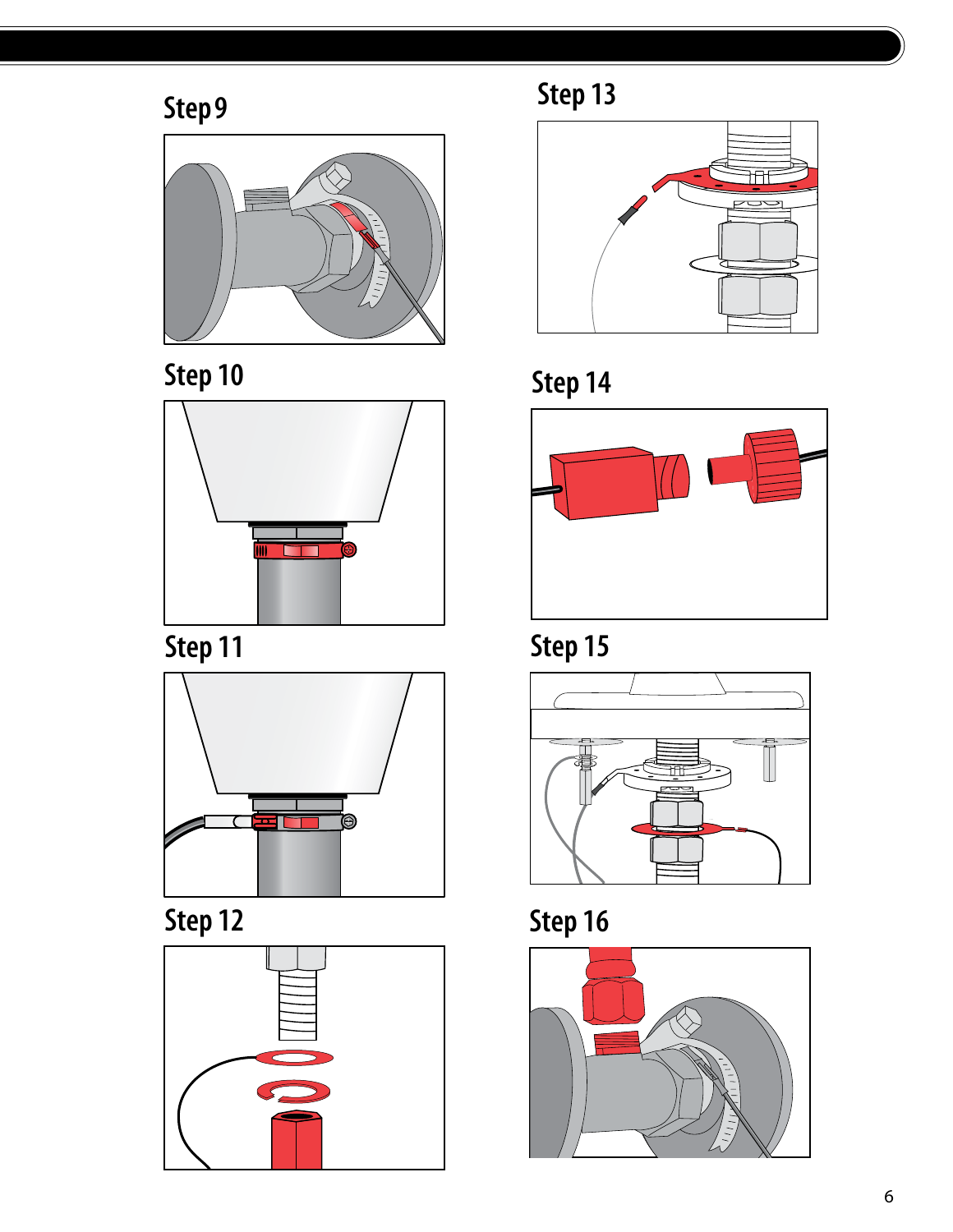

7